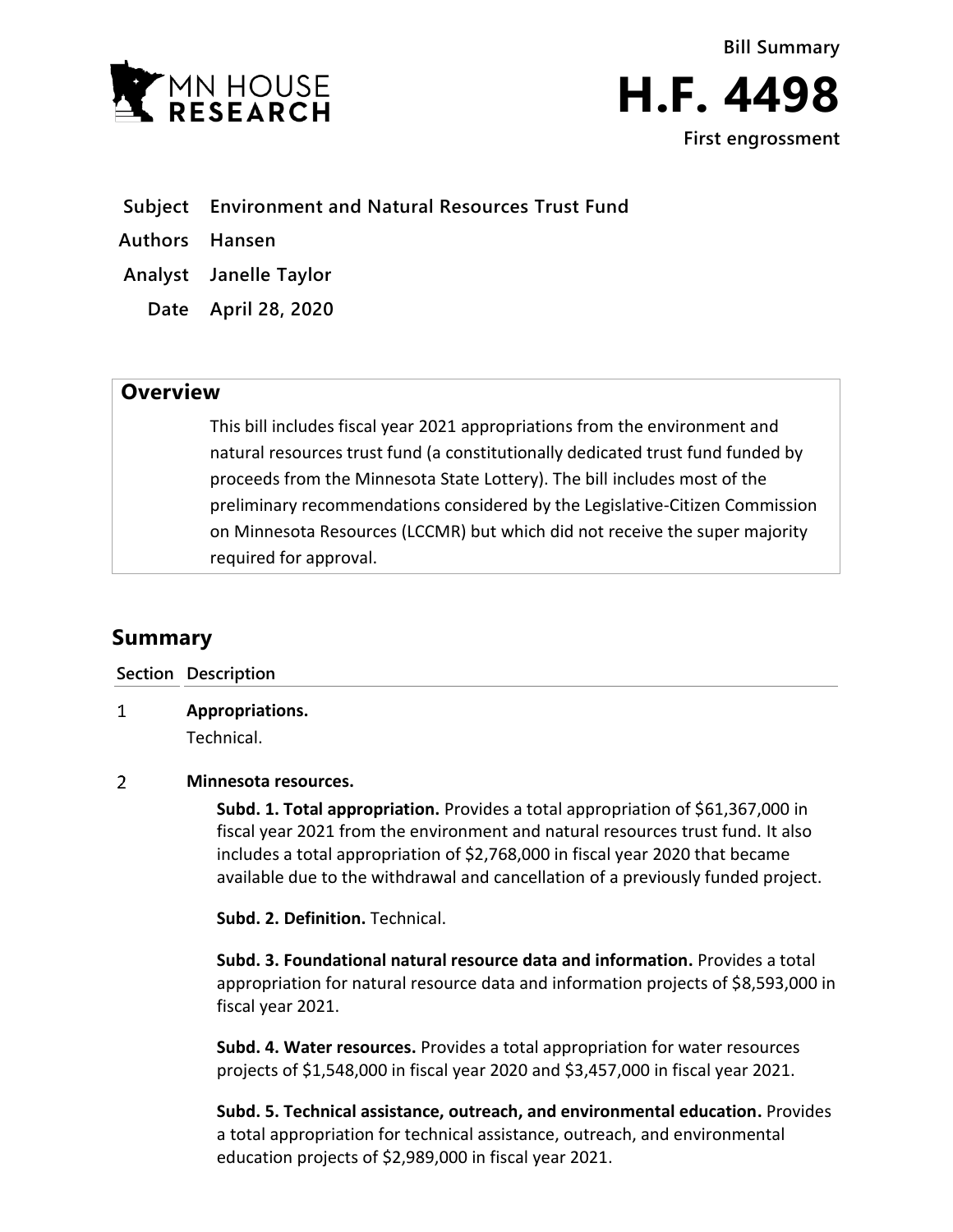### **Section Description**

**Subd. 6. Aquatic and terrestrial invasive species.** Provides a total appropriation for invasive species projects of \$320,000 in fiscal year 2020 and \$11,520,000 in fiscal year 2021.

**Subd. 7. Air quality and renewable energy.** Provides a total appropriation for air quality and renewable energy projects of \$573,000 in fiscal year 2021.

**Subd. 8. Methods to protect or restore land, water, and habitat.** Provides a total appropriation for projects for protection, restoration, and enhancement methods of \$900,000 in fiscal year 2020 and \$4,219,000 in fiscal year 2021.

**Subd. 9. Land acquisition, habitat, and recreation.** Provides a total appropriation for land acquisition projects of \$29,901,000 in fiscal year 2021.

**Subd. 10. Administration and contract agreement reimbursement.** Provides a total appropriation of \$135,000 in fiscal year 2021 for contract administration expenses of the Department of Natural Resources (DNR).

**Subds. 11 to 19.** Provides project requirements that apply to all recipients. The LCCMR recommends similar requirements each year, which include: specifying the availability of appropriations; data requirements; specific project requirements, including requiring ecological restoration and management plans; and requiring easements to be permanent and have a long-term monitoring and enforcement plan. Extends several previous appropriations set to expire and cancels the Sauk River Dam Removal and Rock Rapids Replacement project from fiscal year 2020. Allows projects expiring on June 30, 2020, to be extended by one year if the recipient notifies the LCCMR and modifies the applicable work plan.

### 3 **Land acquisition, habitat, and recreation.**

Amends a prior appropriation for a trail in the city of Tower to retroactively allow a trail connection to the Mesabi Trail.

### $\overline{4}$ **Aquatic and terrestrial invasive species.**

Amends a prior appropriation for Palmer amaranth monitoring to include other noxious weeds.

### 5 **Effective date.**

Provides an immediate effective date for sections 1, 2, and 4.